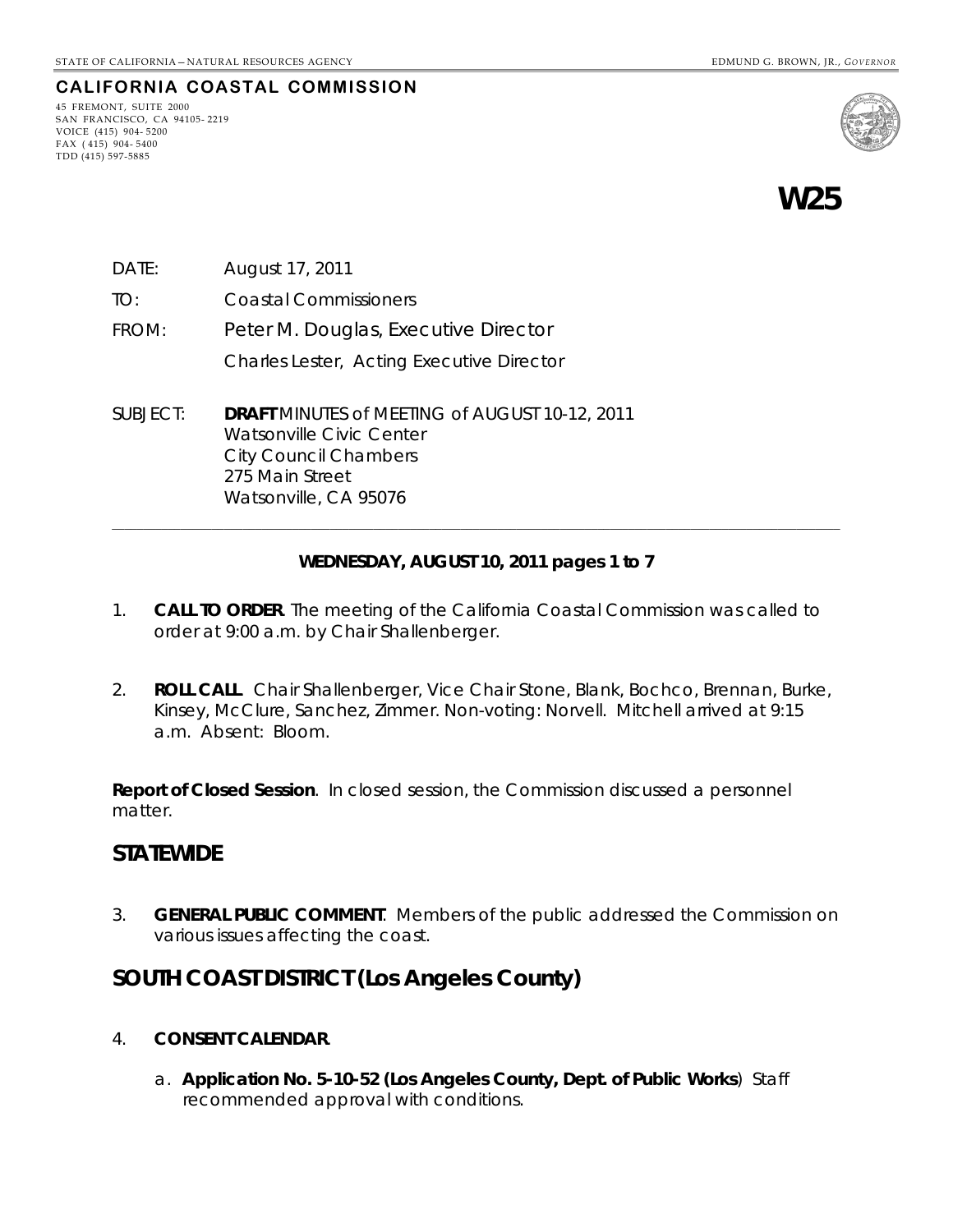**Motion & vote**: Brennan moved to approve per staff and recommended a yes vote, seconded by Sanchez. Chair Shallenberger ruled that the vote was unanimous in favor of the motion. **Approved with conditions.**

# **SOUTH COAST DISTRICT (Orange County)**

- 5. **ADMINISTRATIVE CALENDAR**. Staff recommended that the Commission concur with the Executive Director's determination. There being no objection, Chair Shallenberger ruled that the Commission concurred.
	- a. **Application No. 5-11-124 (Prajin,** Huntington Beach) No objection to concurrence.
	- b. **Application No. 5-11-153 (Boucher,** Huntington Beach) No objection to concurrence.
- 6. **CONSENT CALENDAR**. Staff recommended approval with conditions on items **a** through **e**.
	- a. **Application No. 5-11-73 (Balboa Performing Arts Theater Foundation,** Newport Beach)
	- b. **Application No. 5-11-113 (Kassel,** Newport Beach)
	- c. **Application No. 5-10-62 (Mid-Cal Pacific Development Corp.,** San Clemente)
	- d. **Application No. 5-10-259 (White,** San Clemente)
	- e. **Application No. 5-11-044 (Anvari,** San Clemente)

**Motion & vote**: Brennan moved to approve the consent calendar per staff and recommended a yes vote, seconded by Sanchez. Chair Shallenberger ruled that the vote was unanimous in favor of the motion. **Approved with conditions.**

### **SAN DIEGO DISTRICT**

- 7. **CONSENT CALENDAR**.
	- a. **Application No. 6-11-44 (San Diego/Mission Beach Lifeguard Station Replacement**) Staff recommended approval with conditions.

**Motion & vote**: Sanchez moved to approve and recommended a yes vote, seconded by Brennan. Chair Shallenberger ruled that the vote was unanimous in favor of the motion. **Approved with conditions.**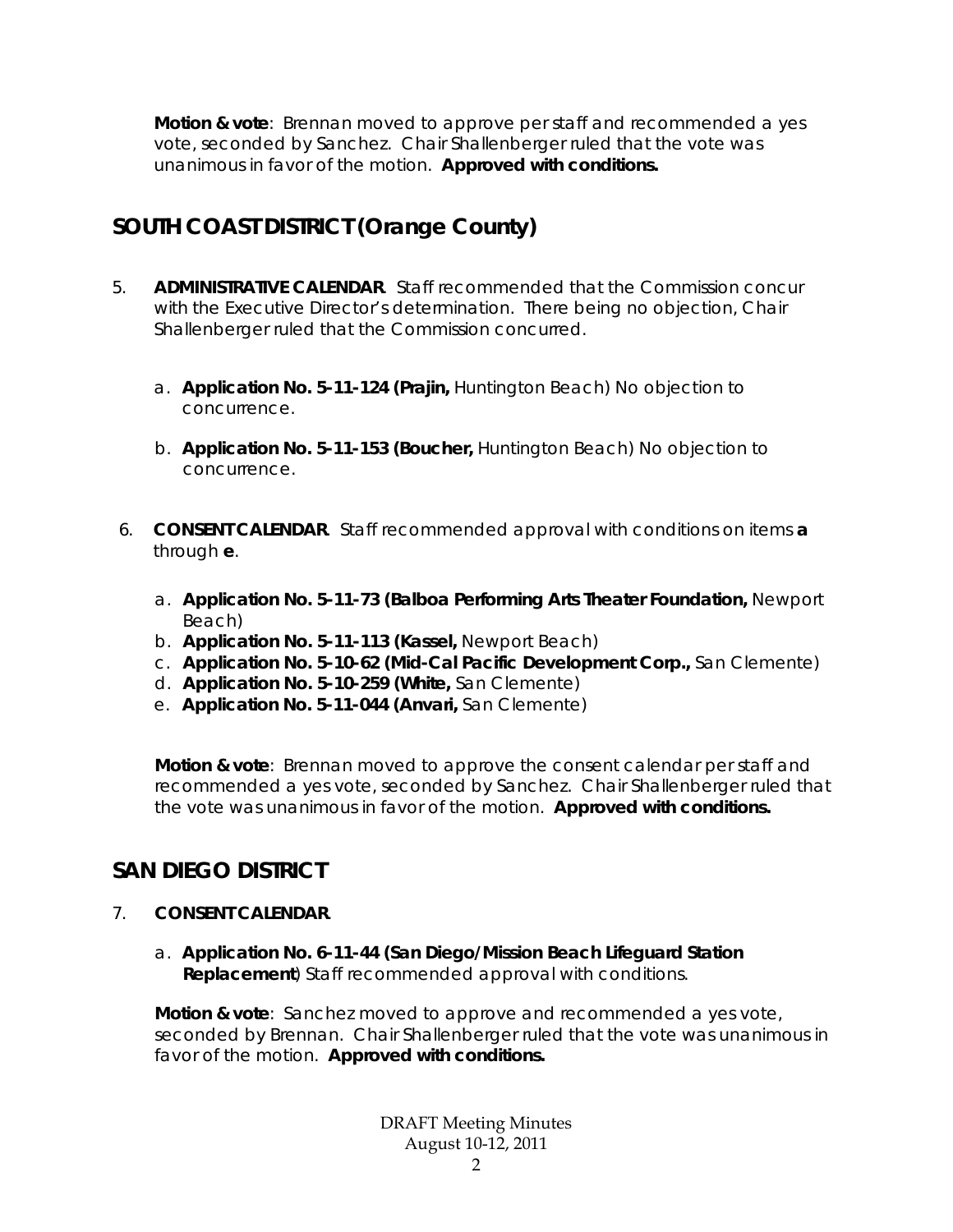# **SOUTH CENTRAL COAST DISTRICT**

#### 8. **CONSENT CALENDAR**.

a. **University of California Santa Barbara Notice of Impending Development De Minimis No. 1-11 (Harder Stadium West Open Space Enhancement Project)**  Staff recommended approval.

**Motion & vote**: Brennan moved to approve and recommended a yes vote, seconded by Zimmer. Chair Shallenberger ruled that the vote was unanimous in favor of the motion. **Approved.** 

### **SOUTH COAST DISTRICT (Orange County)**

- 9. **DEPUTY DIRECTOR'S REPORT FOR ORANGE COUNTY**. Deputy Director Sarb reported on permit waivers, emergency permits, immaterial amendments & extensions, LCP matters not requiring public hearings, and on comments from the public with respect to both Orange and Los Angeles Counties. There being no objection, Chair Shallenberger ruled concurrence.
- 10. **CONSENT CALENDAR (removed from Regular Calendar)**. Staff moved one item (**11d**) to the expanded consent calendar and recommended approval with conditions.

**Motion & vote**: Brennan moved to approve per staff and recommended a yes vote, seconded by Sanchez. Chair Shallenberger ruled that the vote was unanimous in favor of the motion. **Approved with conditions**.

### 11. **COASTAL PERMIT APPLICATIONS**.

a. **Application No. 5-10-163 (Harris & Pitt,** San Clemente) Staff recommended approval with conditions.

**Motion & vote**: Burke moved to approve and recommended a yes vote, seconded by Brennan. Chair Shallenberger ruled that the vote was unanimous in favor of the motion. **Approved with conditions**.

b. **Application No. 5-10-238 (City of Newport Beach**) Staff recommended approval with conditions.

**Motion & vote**: McClure moved to approve per staff and recommended a yes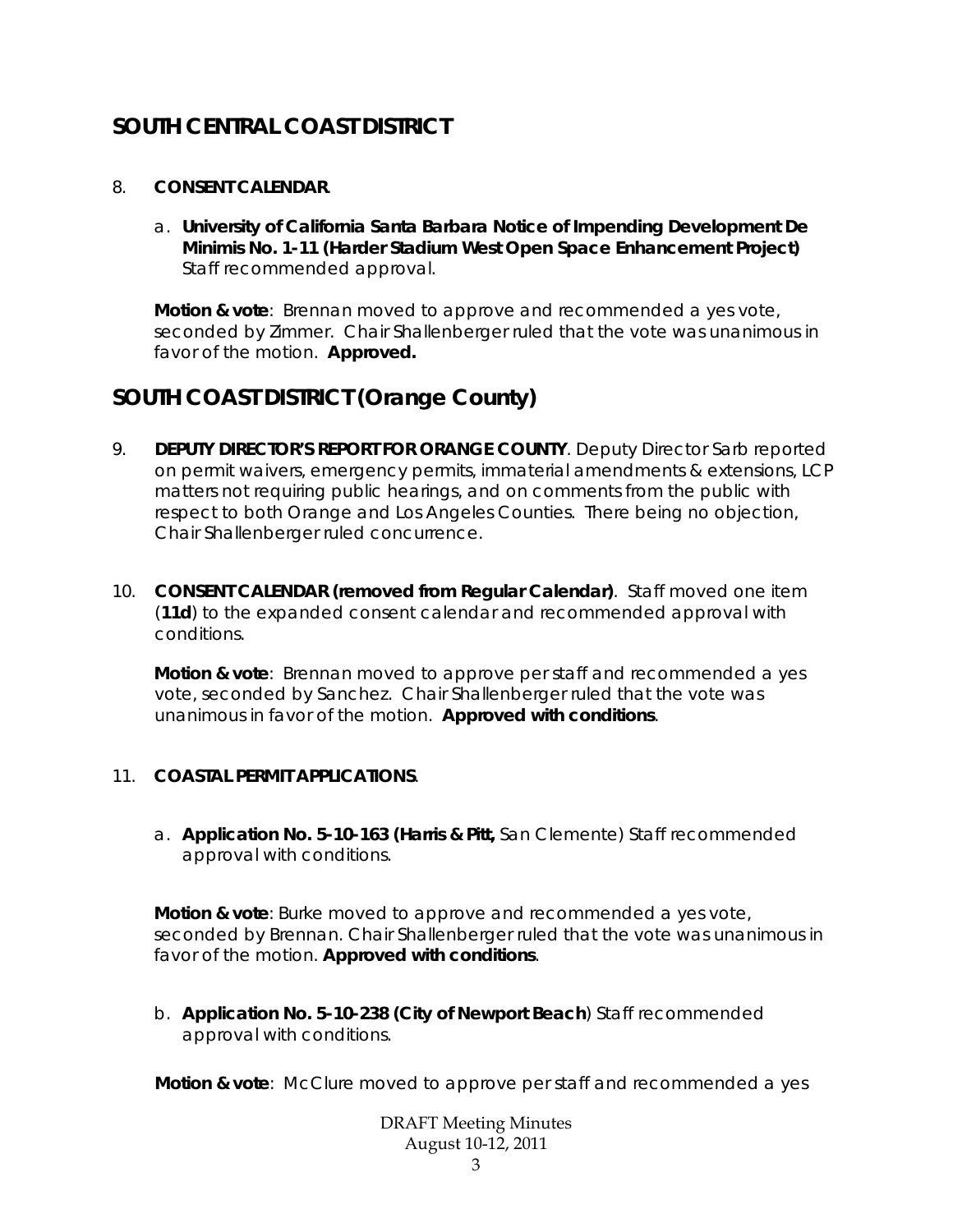vote, seconded by Bochco. Chair Shallenberger ruled that the vote was unanimous in favor of the motion. **Approved with conditions**.

- c. **Application No. A-3-PSB-10-032 (Larson,** Pismo Beach) [**POSTPONED**]
- d. **Application No. 5-11-106 (Hernandez,** Huntington Beach) Moved by staff to the expanded consent calendar. **Approved with conditions.**

# **SAN DIEGO DISTRICT**

- 12. **DEPUTY DIRECTOR'S REPORT**. Deputy Director Sarb reported on permit waivers, emergency permits, immaterial amendments & extensions, LCP matters not requiring public hearings, and on comments from the public. There being no objection, Chair Shallenberger ruled concurrence.
- 13. **CONSENT CALENDAR (removed from Regular Calendar)**. None.

### 14. **LOCAL COASTAL PROGRAMS (LCPs)**

a. **City of San Diego LCP Amendment No. 1-10 (Voluntary Accessibility Program)**. [**WITHDRAWN**]

### 15. **NEW APPEALS**.

a. **Appeal No. A-6-ENC-11-21 (Sorich**, Encinitas) Staff recommended that the Commission determine that no substantial issue exists on the grounds in which the appeal was filed.

**Motion & vote**: Sanchez moved to determine that no substantial issue exists on the grounds in which the appeal was filed and recommended a yes vote, seconded by Zimmer. Chair Shallenberger ruled that the vote was unanimous in favor of the motion. **No Substantial Issue Found.** 

### 16. **COASTAL PERMIT APPLICATIONS**.

a. **Application No. 6-11-32 (UCSD,** San Diego) Staff recommended approval with conditions and incorporated the following modifications: to change phrasing of Special Condition 5 to read "by commencing construction authorized by CDP No. 6-11-32".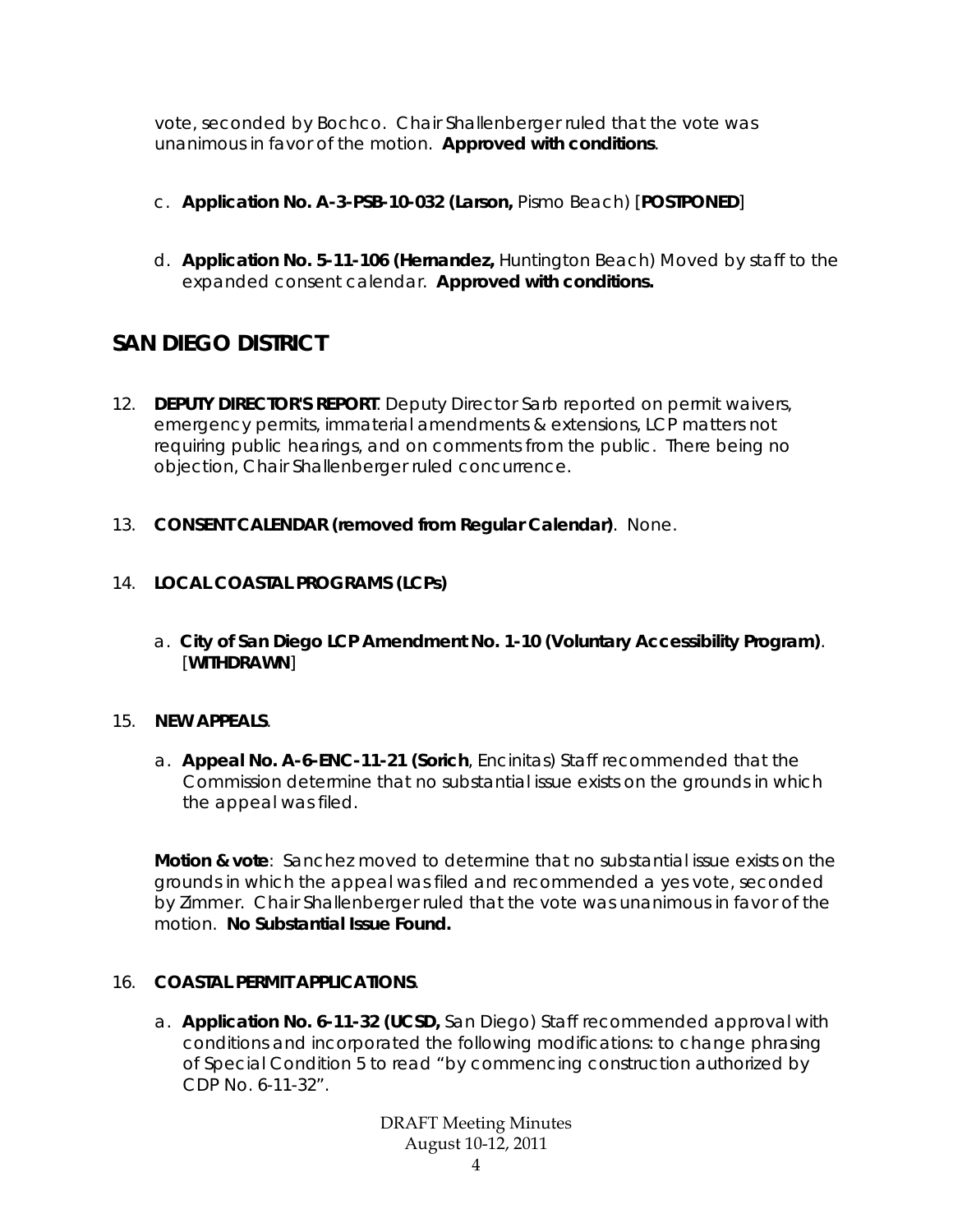**Motion & vote:** Brennan moved to approve per staff and recommended a yes vote, seconded by Sanchez. Chair Shallenberger ruled that the vote was unanimous in favor of the motion. **Approved with modifications.** 

#### 17. **PERMIT AMENDMENTS**.

a. **Permit No. 6-02-8-A (Pacific Coast Grill,** Encinitas) Staff recommended approval with conditions.

**Motion**: Sanchez moved to approve and recommended a yes vote, seconded by Kinsey.

**Amending motion & vote**: Blank moved to remove Special Condition 11 (deed restriction) and recommended a yes vote. Chair Shallenberger ruled that the vote was unanimous in favor of the motion. **Approved**.

**Vote on the main motion:** Chair Shallenberger ruled that the vote was unanimous in favor of the motion. **Approved with conditions as amended.**

b. **Permit No. 6-88-464-A2 (Lynch & Frick**, Encinitas) Staff recommended approval with conditions.

**Motion:** Stone moved to approve per staff and recommended a yes vote, seconded by Bochco.

 **Amending motion & vote:** Sanchez moved to delete Special Condition 1a and recommended a yes vote, seconded by McClure. The roll call vote was 4 in favor (Blank, Burke, McClure, Sanchez) and 7 opposed (Bochco, Brennan, Kinsey, Mitchell, Stone, Zimmer, Shallenberger). **Failed**.

**Vote on main motion:** Chair Shallenberger ruled that the vote was unanimous in favor of the motion. **Approved with conditions**.

**LUNCH RECESS**. The Commission recessed for lunch at 1:30 p.m. and returned at 3:00 p.m.

# **SOUTH COAST DISTRICT (Los Angeles County)**

18. **DEPUTY DIRECTOR'S REPORT FOR LOS ANGELES COUNTY**. Deputy Director Ainsworth reported on permit waivers, emergency permits, immaterial amendments & extensions, LCP matters not requiring public hearings, and on comments from the public. Moved to Deputy Director's Report for Orange County [**9**]. Commission concurred with Executive Director determinations.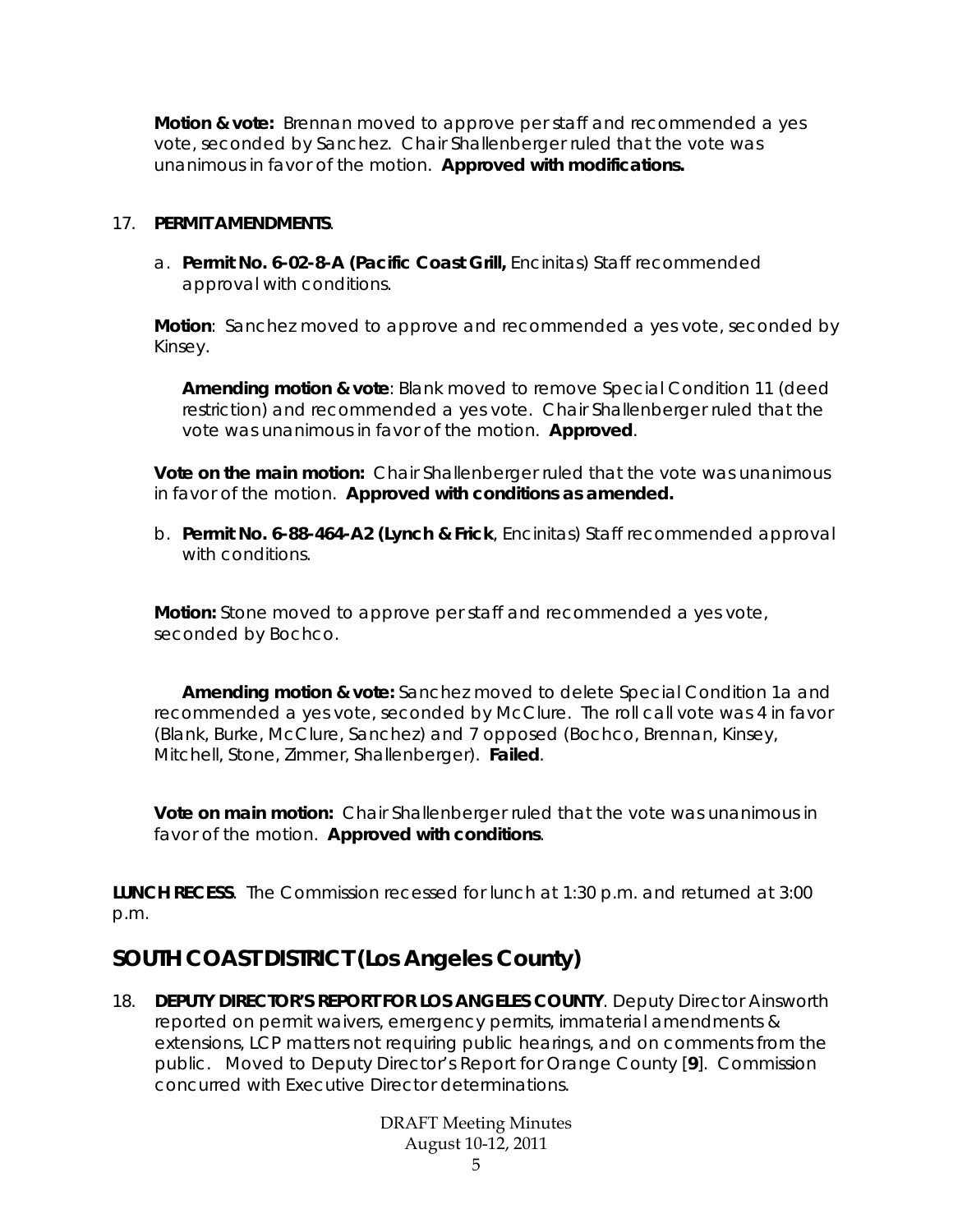a. **Port of Los Angeles PLA-MAJ-26-11. (Port Master Plan Amendment No. 26).** Staff recommended approval.

**Motion & vote**: Stone moved to approve and recommended a yes vote, seconded by Mitchell. Chair Shallenberger ruled that the vote was unanimous in favor of the motion. **Approved**.

19. **CONSENT CALENDAR (removed from Regular Calendar)**. Staff moved 3 items [**20b, 20c, 20d**] to the expanded consent calendar and recommended approval with conditions.

**Motion & vote**: Kinsey move to approve per staff recommendation and recommended a yes vote, seconded by Mitchell. The roll call vote was unanimous in favor (Blank, Bochco, Brennan, Burke, Kinsey, McClure, Mitchell, Stone, Zimmer, Sanchez, Shallenberger) for items 20b and 20c; 10 in favor (Blank, Bochco, Brennan, Burke, Kinsey, McClure, Mitchell, Stone, Zimmer, Shallenberger) and one opposed (Sanchez), regarding item 20d. **Approved with conditions.** 

#### 20. **COASTAL PERMIT APPLICATIONS**.

- a. **Application No. 5-11-125 (McCarthy and Singer,** Pacific Palisades) [**POSTPONED**]
- b. **Application No. 5-11-137 (301 Ocean Development LLC c/o Trammell Crow Co.,** Santa Monica) Moved by staff to the expanded consent calendar. **Approved with conditions.**
- c. **Appeal No. A-5-VEN-11-149 (G & M Weisenfeld Properties,** Los Angeles) Moved by staff to the expanded consent calendar. **Approved with conditions.**
- d. **Application No. 5-11-155 (G & M Weisenfeld Properties,** Marina Del Rey) Moved by staff to the expanded consent calendar. **Approved with conditions.**

### **SOUTH CENTRAL COAST DISTRICT**

- 21. **DEPUTY DIRECTOR'S REPORT**. Deputy Director Ainsworth reported on permit waivers, emergency permits, immaterial amendments & extensions, LCP matters not requiring public hearings, and on comments from the public. There being no objection, Chair Shallenberger ruled concurrence.
- 22. **CONSENT CALENDAR (removed from Regular Calendar)**. Staff moved one item [23a] to the expanded consent calendar and recommended approval with conditions.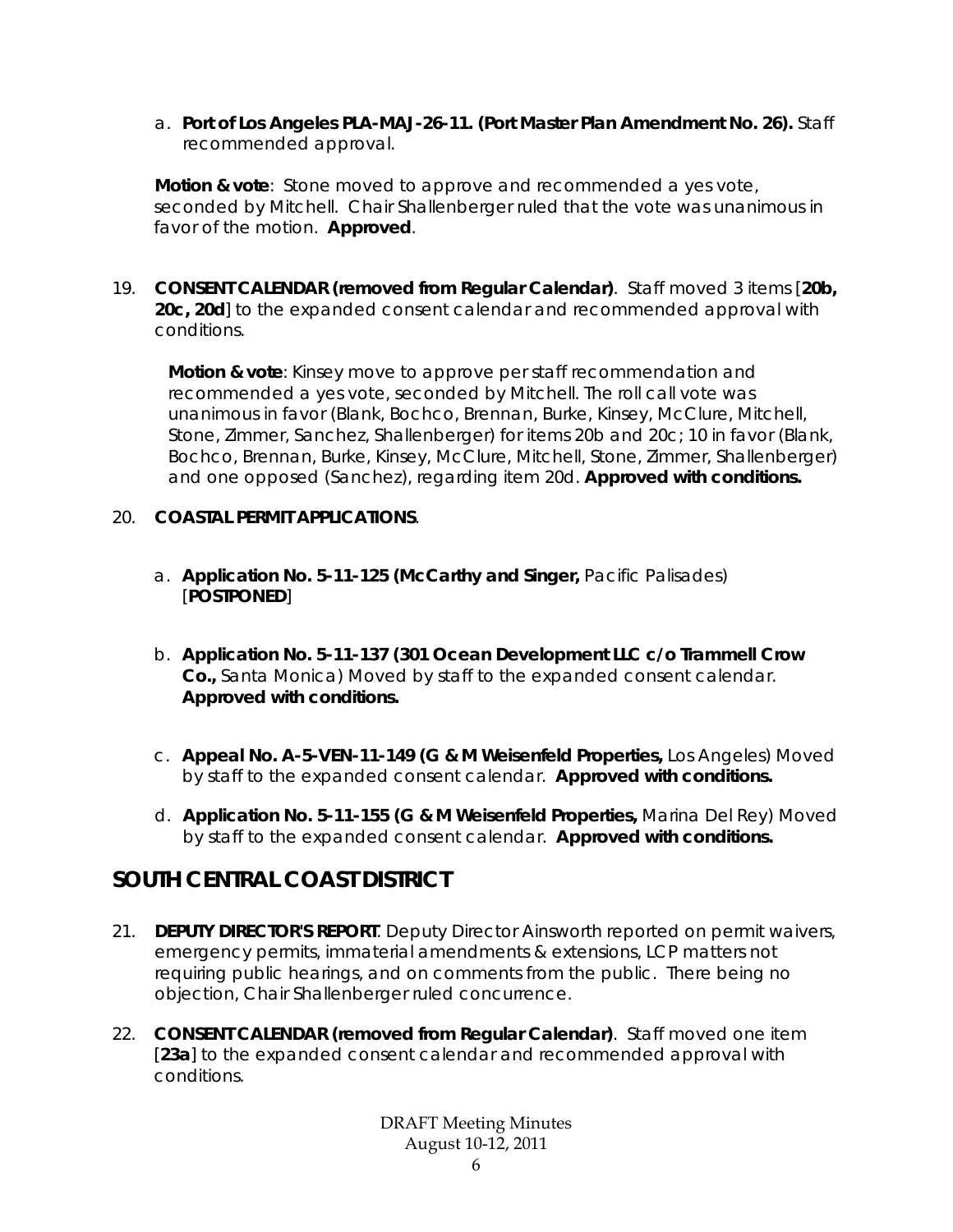**Motion & vote**: Brennan moved to approve per staff and recommended a yes vote, seconded by Zimmer. Chair Shallenberger ruled that the vote was unanimous in favor of the motion. **Approved with conditions**.

### 23. **PUBLIC WORKS PLAN**.

- a. **Ventura County Channel Islands Harbor Public Works Plan Notice of Impending Development No. 1-11 (Peninsula Yacht Anchorage Marina).** Moved by staff to the expanded consent calendar. **Approved with conditions**.
- 24. **NEW APPEALS**.
	- a. **Appeal No. A-4-MAL-11-037 (Marine,** Los Angeles Co.) [**POSTPONED**]
- 25. **COASTAL PERMIT APPLICATIONS**.
	- a**. Application No. 4-10-113 (Santa Barbara County Flood Control District**) [**POSTPONED**]

**STATEWIDE** (trailed to Friday's agenda)

- 26. **APPROVAL OF MINUTES**. Stone moved to approve the minutes of **July 13-15, 2011** as written, seconded by Brennan. Chair Shallenberger ruled that the vote was unanimous in favor of the motion. **Approved**.
- 27. **COMMISSIONERS' REPORTS**. Informational only.
- 28. **CONSERVANCY REPORT**. Informational only.
- 29. **SANTA MONICA MOUNTAINS CONSERVANCY REPORT**. None.
- 30. **DEPUTY ATTORNEY GENERAL'S REPORT**. Informational only.
- 31. **EXECUTIVE DIRECTOR'S REPORT** including reports and possible Commission action on legislation and water quality.
	- a. **SB833 (Vargas).** Sanchez moved for Commission support of the bill and recommended a yes vote, seconded by Stone. The roll call vote was 5 in favor (Bochco, Brennan, Burke, Sanchez, Stone) and 6 opposed (Blank, Kinsey, McClure, Mitchell, Zimmer, Shallenberger). **Failed**.

The Commission recessed for the day and left for a field trip to visit the La Bahia hotel site at 3:20 p.m.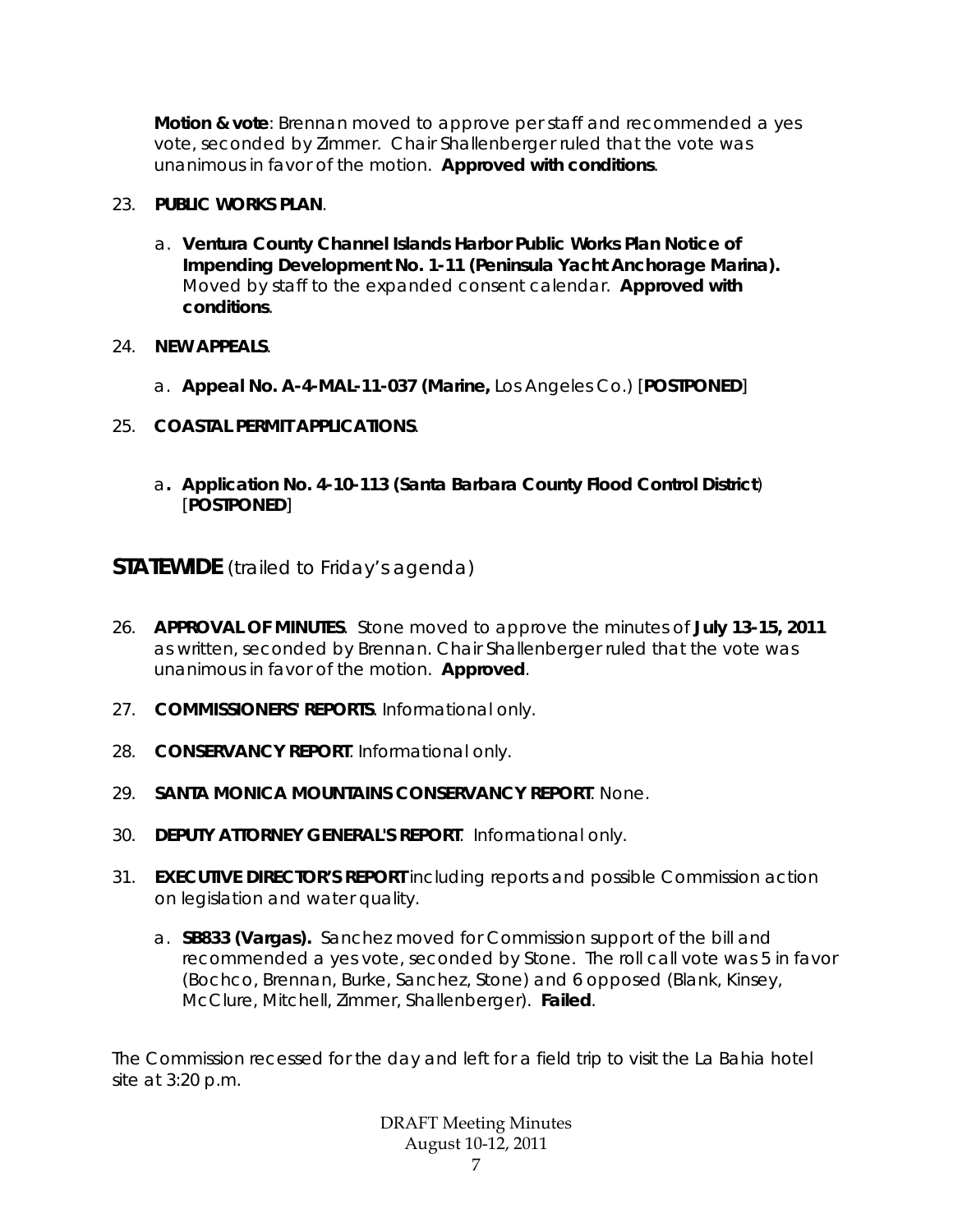### **THURSDAY, AUGUST 11, 2011 pages 8 to 10**

- 1. **CALL TO ORDER**. The meeting of the California Coastal Commission was called to order at 9:00 a.m. by Chair Shallenberger.
- 2. **ROLL CALL**. Present: Chair Shallenberger, Vice Chair Stone, Blank, Bochco, Brennan, Burke, Kinsey, McClure, Mitchell, Sanchez, Zimmer. Non-voting: Norvell. Absent: Bloom.
- 3. **GENERAL PUBLIC COMMENT**. Members of the public addressed the Commission on matters affecting the coast.

### **NORTH CENTRAL COAST DISTRICT**

- 4. **DEPUTY DIRECTOR'S REPORT**. Deputy Director Lester reported on permit waivers, emergency permits, immaterial amendments & extensions, LCP matters not requiring public hearings, and on comments from the public. There being no objection, Chair Shallenberger ruled that the Commission concurred.
- 5. **CONSENT CALENDAR (removed from Regular Calendar)**. None.

### **CENTRAL COAST DISTRICT**

- 6. **DEPUTY DIRECTOR'S REPORT**. Deputy Director Lester reported on permit waivers, emergency permits, immaterial amendments & extensions, LCP matters not requiring public hearings, and on comments from the public. Oral correction to typographical error in item 3-11-041-W (Caltrans). That waiver applies to work at 23 locations, not 13. There being no objection, Chair Shallenberger ruled that the Commission concurred.
- 7. **CONSENT CALENDAR (removed from Regular Calendar)**. None.

### 8. **LOCAL COASTAL PROGRAMS (LCPs)**

a. **Santa Cruz County LCP Amendment No. SCO-1-11 Part 1 (Garages). Time Extension.** Staff recommended approval.

**Motion & vote**: Stone moved to grant the time extension and recommended a yes vote, seconded by Bochco. Chair Shallenberger ruled that the vote was unanimous in favor of the motion. **Approved**.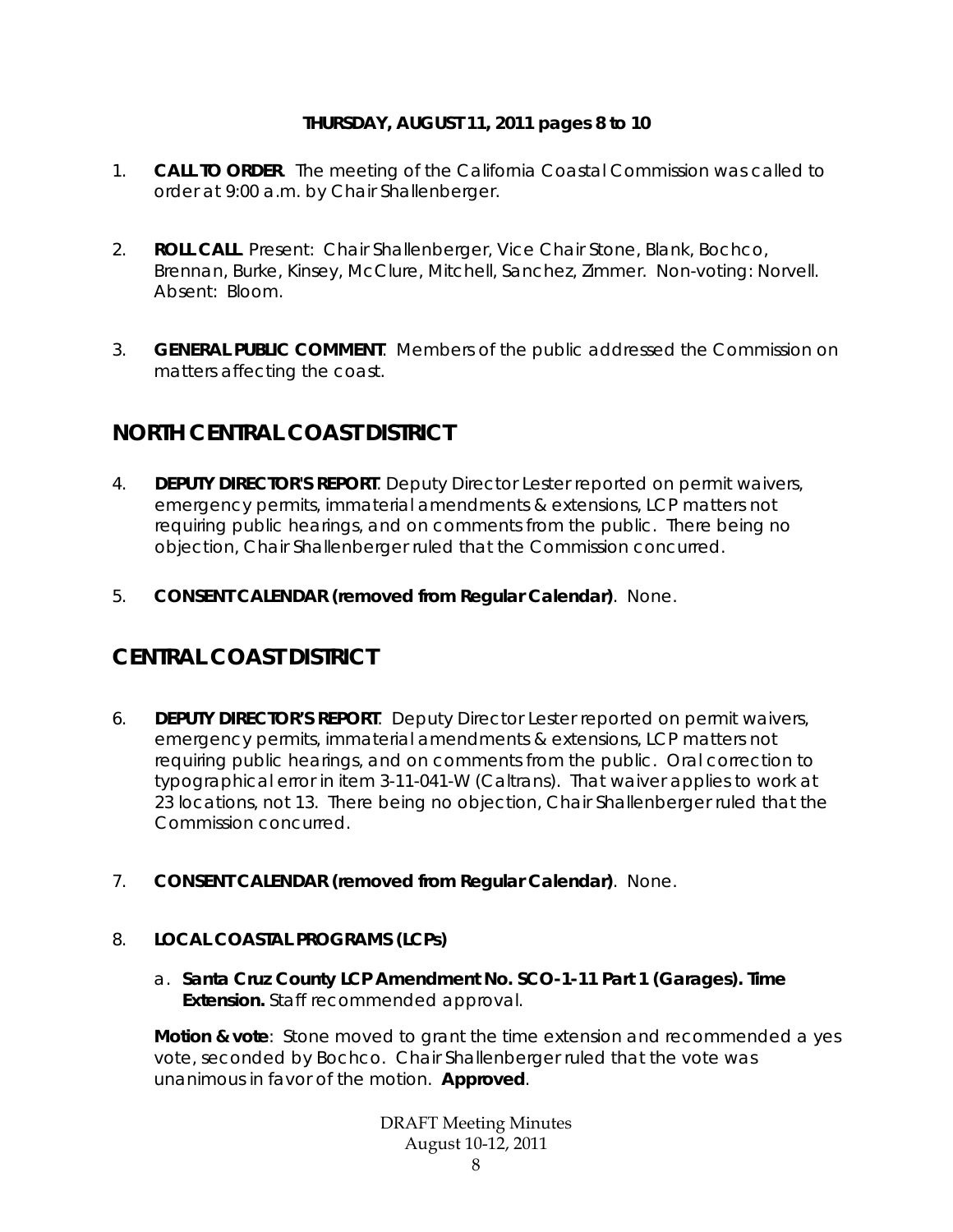b. **Santa Cruz County LCP Amendment No. SCO-1-11 Part 4 (Fences and Walls). Time Extension.** Staff recommended approval.

**Motion & vote**: Stone moved to grant the time extension and recommended a yes vote, seconded by Bochco. Chair Shallenberger ruled that the vote was unanimous in favor of the motion. **Approved**

c. **Santa Cruz County LCP Amendment No. SCO-1-11 Part 2 (Medical Marijuana).**  Staff recommended approval as submitted.

**Motion & vote**: Stone moved to reject the Implementation Plan as submitted and recommended a no vote. Chair Shallenberger ruled that the vote was unanimous in opposition to the motion. **Approved as submitted.**

**LUNCH RECESS**. The Commission recessed for lunch at 12:40 p.m. and returned at 2:10 p.m. Burke did not return after the lunch recess.

d. **City of Santa Cruz LCP Amendment No. STC-1-11 (La Bahia Hotel).** Staff recommended approval with suggested modifications.

**Motion & vote**: Sanchez moved to certify the Land Use Plan as submitted and recommended a no vote, seconded by Zimmer. Chair Shallenberger ruled that the vote was unanimous in opposition to the motion. **Certification denied**.

**Motion:** Sanchez moved to certify the Land Use Plan if modified as suggested and recommended a no vote, seconded by Zimmer.

 **Amending motion:** Kinsey moved to replace items 2 and 3 and recommended a yes vote, seconded by McClure. [**WITHDRAWN**].

**Vote on main motion:** The roll call vote was 4 in favor (Brennan, Kinsey, McClure, Mitchell) and 6 opposed (Blank, Bochco, Sanchez, Stone, Zimmer, Shallenberger). **Denied**.

**Motion & vote:** Sanchez moved to reject the Implementation Plan as submitted and recommended a yes vote, seconded by Zimmer. Chair Shallenberger ruled that the vote was unanimous in favor of the motion. **Certification denied**.

**Motion & vote:** Sanchez moved to certify the Implementation Plan if modified as suggested and recommended a no vote, seconded by Zimmer. The roll call vote was 3 in favor (Brennan, McClure, Mitchell) and 7 opposed (Blank, Bochco, Kinsey, Sanchez, Stone, Zimmer, Shallenberger). **Denied**.

### 9. **NEW APPEALS**.

a. **Appeal No. A-3-SCO-11-044 (Pitt,** Santa Cruz Co.) Staff recommended that the Commission determine that a substantial issue exists with respect to the grounds in which the appeal was filed. There being no objection, Chair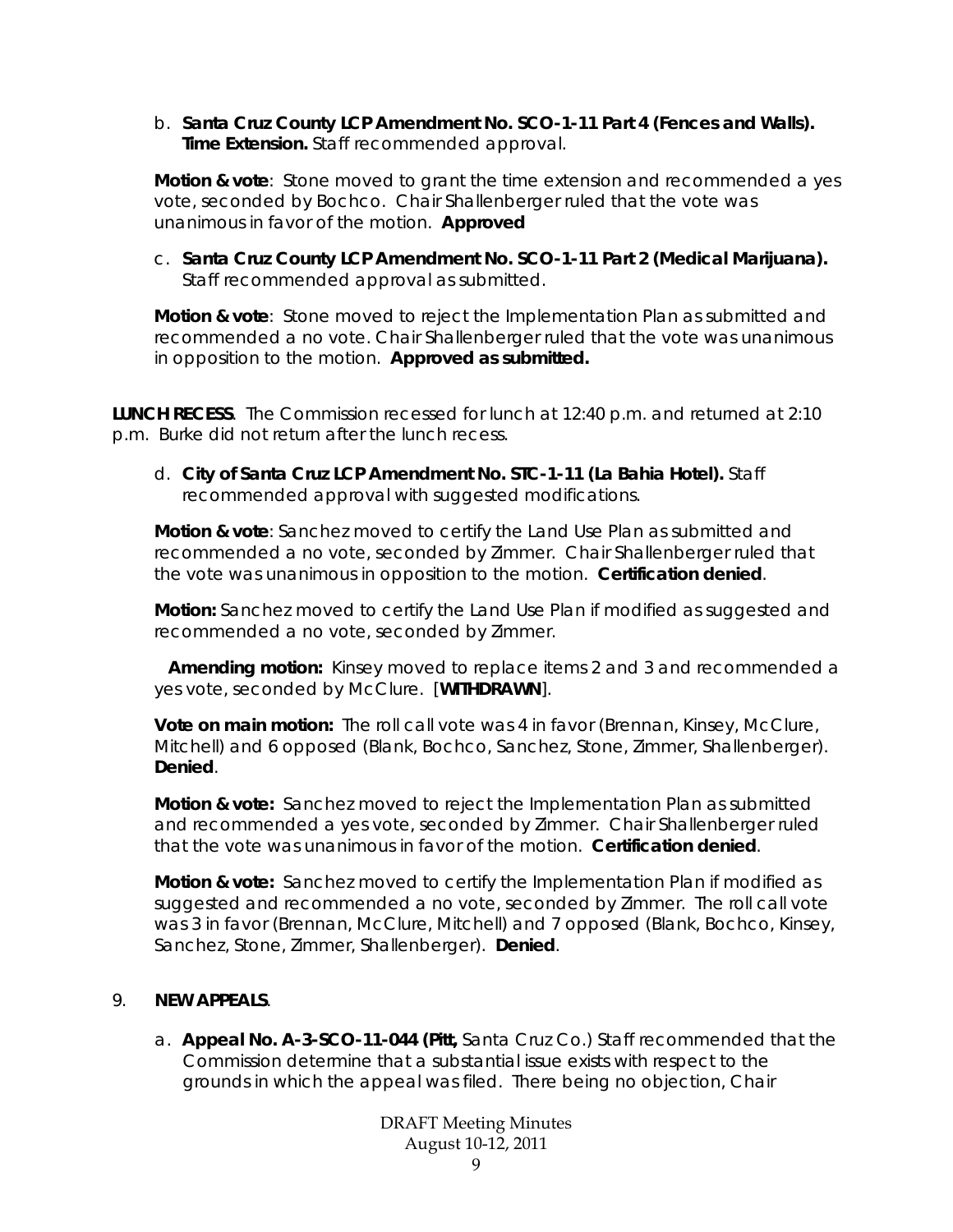Shallenberger ruled that the Commission **found substantial issue** and **continued** the hearing to a future meeting. **Substantial Issue Found.**

### 10. **COASTAL PERMIT APPLICATIONS**.

- a. **Application No. 3-09-029 (Rusconi,** Santa Cruz) [**POSTPONED**]
- b. **Application No. A-3-PSB-10-032 (Larson,** Pismo Beach) [**POSTPONED**]
- c. **Application No. 3-10-043 (Pebble Beach Company,** Pebble Beach) [**POSTPONED**]

# **ENFORCEMENT**

11. **ENFORCEMENT REPORT**. Chief of Enforcement Haage reported on Enforcement cases before the Commission.

The Commission recessed for the day at 7:00 p.m.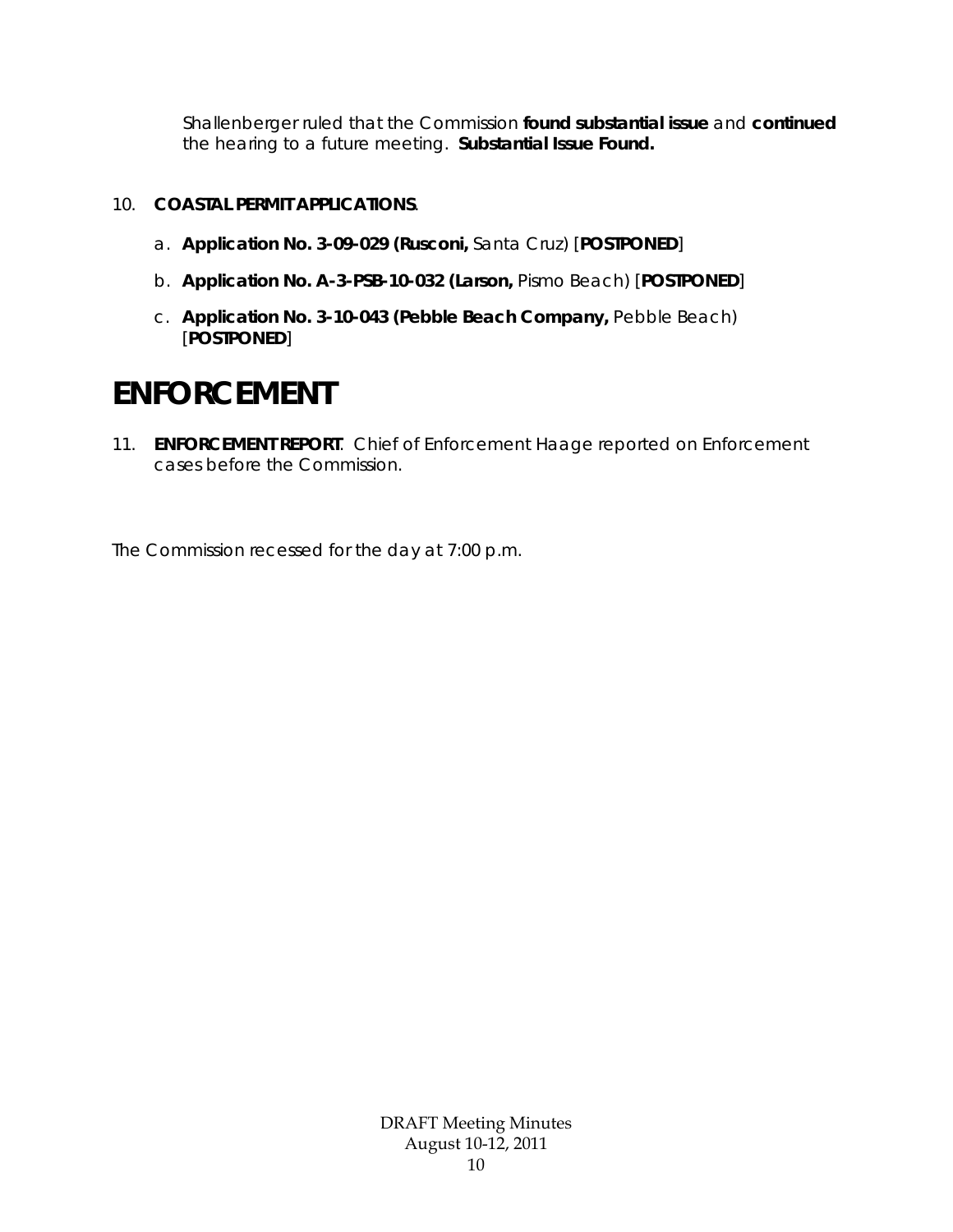### **FRIDAY, AUGUST 12, 2011 pages 11 to 12**

- 1. **CALL TO ORDER**. The meeting of the California Coastal Commission was called to order at 9:00 a.m. by Chair Shallenberger.
- 2. **ROLL CALL**. Chair Shallenberger, Vice Chair Stone, Blank, Bochco, Brennan, Kinsey, McClure, Zimmer. Non-voting: Norvell. Sanchez arrived at 9:05 a.m. Absent: Bloom, Burke, Mitchell.
- 3. **GENERAL PUBLIC COMMENT**. Members of the public addressed the Commission on matters affecting the coast.

### **ENERGY, OCEAN RESOURCES and FEDERAL CONSISTENCY**

- 4. **ENERGY, OCEAN RESOURCES and FEDERAL CONSISTENCY**. Deputy Director Dettmer reported on permit waivers, emergency permits, immaterial amendments & extensions, negative determinations, matters not requiring public hearings, and status report on offshore oil & gas exploration & development. There being no objection, Chair Shallenberger ruled concurrence.
- 5. **CONSENT CALENDAR (removed from Regular Calendar)**. None.
- 6. **COASTAL PERMIT APPLICATIONS**.
	- a. **Application No. E-11-019 (Monterey County Water Resources Agency, Marina Coast Water District, California-American Water Company,** Monterey Co.) Staff recommended approval with conditions.

**Motion & vote**: Blank moved to continue and recommended a yes vote, seconded by Sanchez. Chair Shallenberger ruled that the vote was unanimous in favor of the motion. **Continued**.

b. **Application No. E-11-011 (Venoco, Inc**., Goleta) Staff recommended approval with conditions.

**Motion & vote**: Sanchez moved to approve and recommended a yes vote, seconded by Zimmer. Chair Shallenberger ruled that the vote was unanimous in favor of the motion. **Approved with conditions.** 

- 7. **FEDERAL CONSISTENCY.** 
	- a. **CD-028-11 (Corps of Engineers,** Orange Co.) [**WITHDRAWN**]